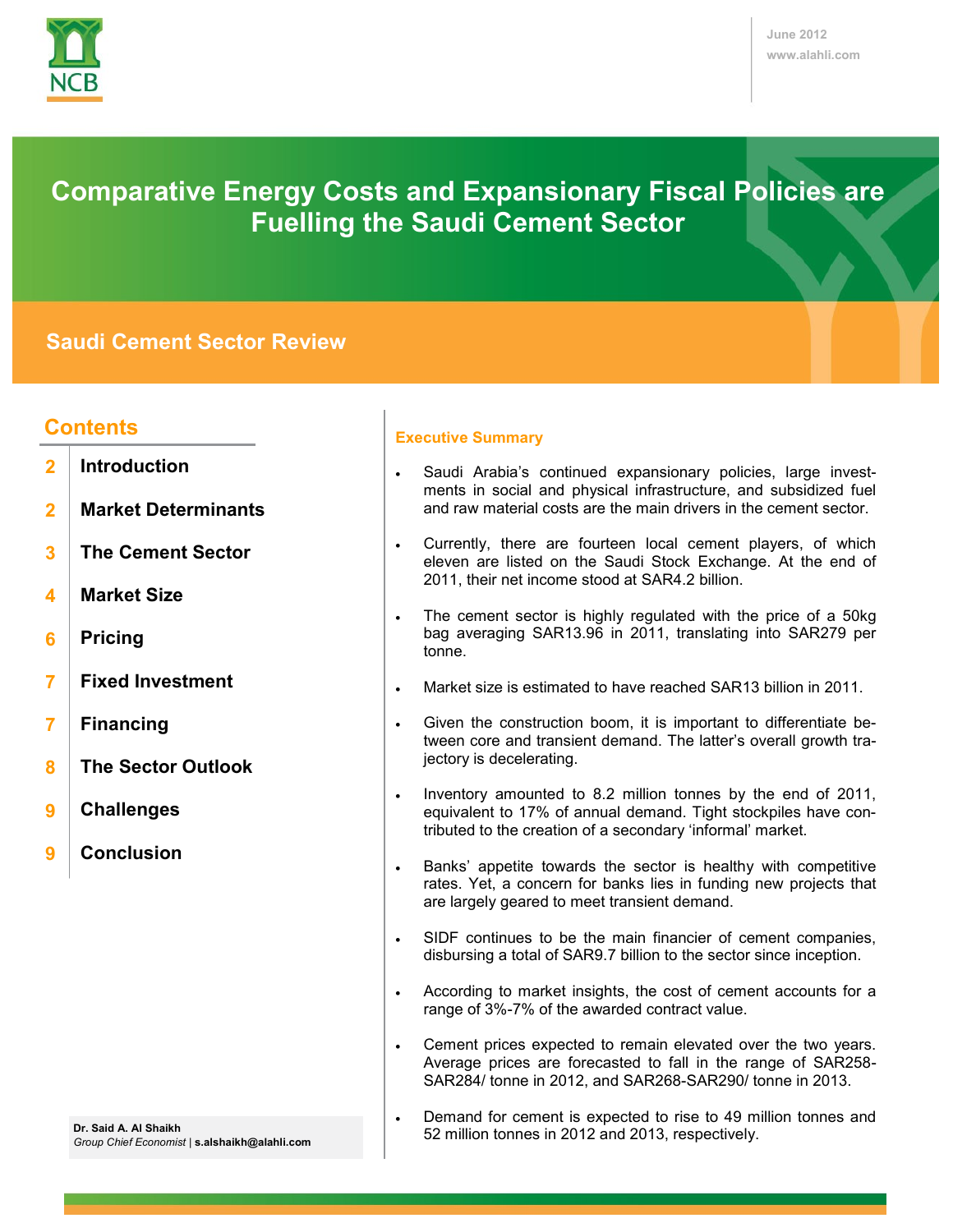

# **Introduction**

As Saudi Arabia propels forward in diversifying its economy away from oil dependency, it has embarked on numerous infrastructural projects and implemented mechanisms to further encourage foreign direct investment. These key development initiatives have boosted investor confidence in the Kingdom, thereby contributing to the growth of the construction sector, taking shape in the form of residential, industrial, and transportation projects.

On the back of the recent construction spike and primarily large government tenders, the Kingdom's oligopolistic cement sector will continue to grow over the coming two years. Despite the introduction of new production lines from new market entrants, cement prices will likely witness an increase. This is due to a shortage in fuel allocation from Saudi Aramco, and the decline of clinker inventory over the past two years. However, the Ministry of Commerce and Industry (MOCI) will act to mitigate these price increases, as it heavily regulates the cement market.

## **Market Determinants**

The Saudi cement sector is fuelled by strong domestic fundamentals, namely: (1) the government's continued high expenditure on physical and social infrastructure, driven by positive oil price movements, and buoyed by a young demographic structure; (2) relatively low fuel and raw material costs as a result of the subsidized power/ gas, and minimal royalty mining fees, sustaining domestic producers' competitive advantage; and (3) new market entrants, leading to an influx in capacity dispersed geographically in areas of concentrated demand.

## **(A) Growth in the Economy**

Over the past decade, the Saudi economy has more than doubled, as measured by the current size of GDP. By the end of 2011, nominal GDP reached SAR2,163 billion, a 206% increase from the SAR707 billion in 2000. Both the construction and building materials sectors follow the growth trajectory of the country's GDP. As expenditure on mega infrastructure projects is determined by government revenues, the robust 19.48% increase in construction activity can be attributed to oil prices averaging at USD107.8/ bbl in 2011, which created strong demand for building materials including cement.

The government's budget for 2012 continued to focus on capital expenditure with SAR280 billion or 40% of resources being allocated to infrastructure projects. Earlier, in 2010, the Public Investment Fund (PIF) took additional measures to provide funding for industrial projects. It raised the cap on lending from 30% to 40% of project value and extended loan duration from 15 to 20 years.

Saudi Arabia is characterized by an increasingly young population. The most recent population census taken in mid 2010 established that the Kingdom's population stood at 27.1 million, having grown at an inter-census Compounded Annual Growth Rate (CAGR) of 3.15% since 2004. The proportion of young Saudis, identified as those up to the age of 30 years, accounted for approximately 57% of the total population in 2011. This will ultimately translate into greater demand for social infrastructure, as well as housing units for those entering marriageable age. Additionally, the Ninth Development Plan (2010-2014) earmarks SAR111 billion for transportation and communication development, as well as SAR100 billion for expenditure on housing over the plan's five year duration. Furthermore, in March 2011, a royal decree allocated SAR250 billion towards building 500,000 housing units. These factors illustrate that demand for cement is equally driven by the Kingdom's social needs for housing, transportation and other social infrastructure.

# **(B) Input Costs**

The Kingdom's cement producers enjoy lucrative profits due to lower government-regulated fuel prices and cheap access to raw materials. On average, energy costs represent 30%-40% of total production costs, and are the second largest consideration to be factored into the cost structure of producing cement. Fortunately, Saudi Arabia benefits from lucrative gas and oil reserves. Thus, the local price of natural gas is set at USD0.75 MMBtu, significantly lower than international spot market prices that average between USD2.50- USD5.50 MMBtu. Limestone is also heavily subsidized by the government. Together with the substantial volume of projects in the Kingdom, these subsidies give local players significant leverage over imported cement.

## **(C) Local Players**

In 2006, there were only eight cement producers in the Kingdom. High profit margins attracted increased competition within the sector, and as a result, these eight primary players have lost market share to new entrants; namely Riyadh Cement, City Cement, Northern Cement, Al Jouf Cement, Najran Cement, and Hail Cement. The former three remain privately owned, while the latter three were added to the stock market between 3Q10, and 2Q12.

By the end of 2010, The Agency of Petroleum and Mineral Resources, responsible for mining activities in the Kingdom, had awarded a total of twenty six licenses– for varying mining functions such as the extraction of gyp-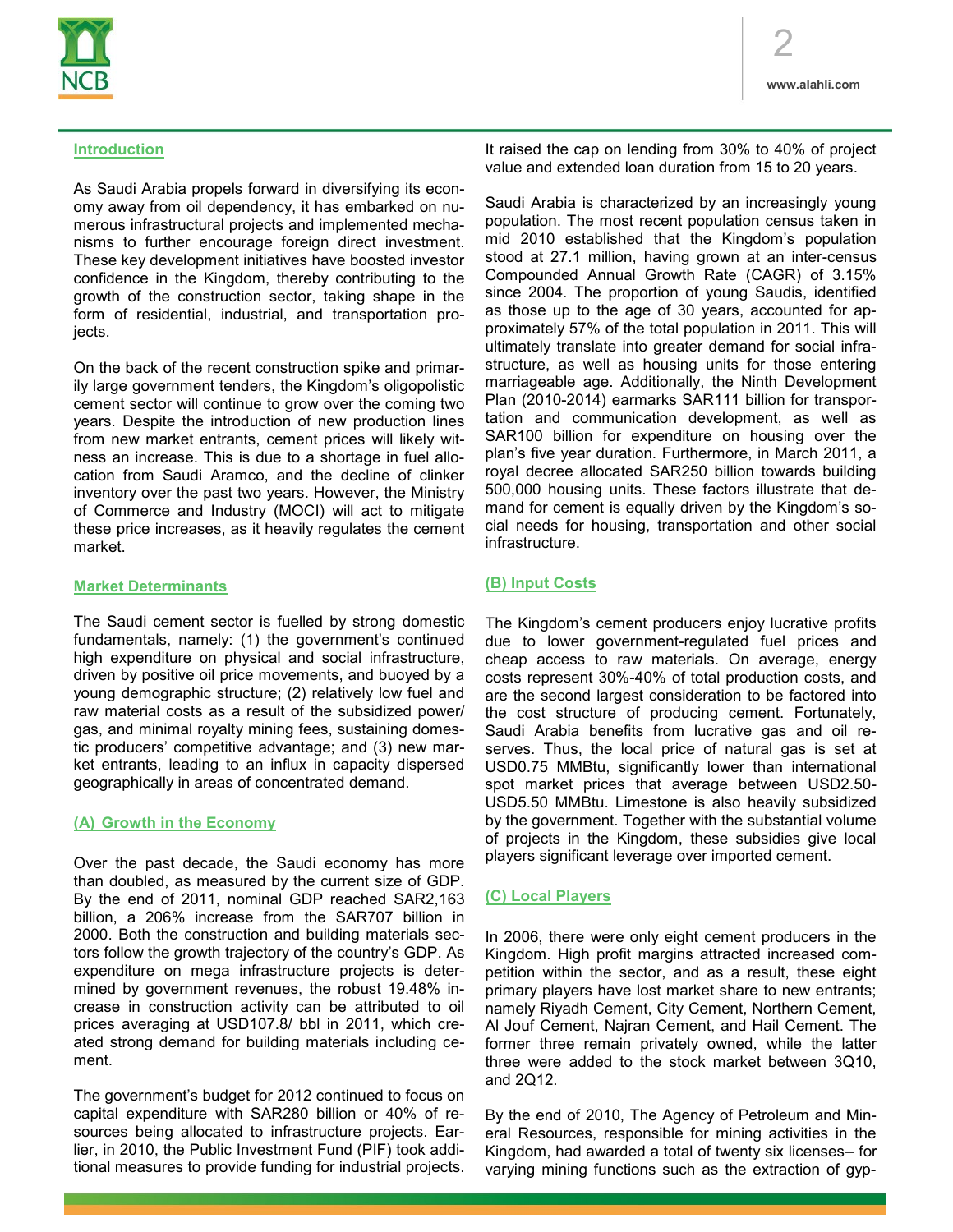

sum or limestone ores– to fourteen active cement producers in the Kingdom. Together, they currently have a planned combined cement production capacity of 157 thousand tonnes per day or 50.2 million tonnes annually. Geographically, these plants are spread across Saudi Arabia and located in the Western, Eastern, Northern, Southern or Central regions, (Table 1).

#### **Table 1: Regional Cement Companies**

| Region                       | <b>Cement Companies</b>                      |  |
|------------------------------|----------------------------------------------|--|
|                              | Western (Arabian + Yanbu)                    |  |
|                              | Northern (Northern + Tabuk + Al Jouf + Hail) |  |
|                              | Eastern (Eastern + Saudi)                    |  |
| Southern (Southern + Najran) |                                              |  |
|                              | Central (Qassim + City + Riyadh + Yamama)    |  |

Source: SAMA's 47th Annual Report, Yamama Cement

Currently, both Tabuk Cement and City Cement are undergoing expansion plans, with awarded contract values of SAR30 million and SAR135 million, respectively. Hail Cement is also currently underway in building its plant with an awarded contract value of SAR200 million, (Table 2). In 1Q2012, Southern Province Cement completed its planned plant expansion.

#### **Table 2: Cement Companies' Expansion Plans and New Plant in the Execution Phase (SAR mn): 2012-2013**

| Name                                   | Specification | <b>Contract Value</b> | Completion |
|----------------------------------------|---------------|-----------------------|------------|
|                                        | (tonne/day)   | $(SR$ mn)             | Date       |
| Tabuk Cement Company - Plant Expansion | 4,000         | 30                    | 40 2012    |
| City Cement Company - Plant Expansion  | 5,000         | 135                   | 10 2013    |
| Hail Cement Company - New Plant        | 5,000         | 200                   | 3Q 2013    |
| <b>Total</b>                           | 14.000        |                       |            |

Source: MEED Projects

In total, eleven cement companies are now publicly listed. The market capitalization of the sector stood at SAR60.1 billion at the end of 2011, with net income amounting to SAR4.2 billion.

## **Regulatory Developments**

The Kingdom's cement sector enjoys a supportive regulatory environment alongside subsidies. As part of the WTO 'Safeguard Measures' framework, Saudi Arabia holds pre-emptive rights to invoke 'anti-dumping' punitive tariffs on foreign producers who choose to 'dump' cheap cement into the Kingdom.

The Saudi cement sector is heavily regulated by MOCI. Being a subsidized industry, MOCI has the leverage to interfere in setting the cement prices. In June 2008, MOCI introduced an export ban on cement in an effort to contain local production and meet domestic demand. Earlier that year, local cement producers had exported large volumes for higher profits, creating a shortage of supply in the Kingdom. Consequently, prices increased calling upon MOCI to impose what was intended as a one year ban. This was applied to all countries with the exception of Bahrain, which saw its weekly quota drop by 50% to 25,000 tonnes. However, existing cement producers, on the back of healthy exports, had already commenced with incremental expansion plans– establishing new lines– while new players seized this opportunity to commence production.

In May 2009, the government amended the export ban to include three main conditions. Cement producers were permitted to export a portion of their additional production so long as they (1) sold cement domestically at a price cap of SAR200 per tonne, or alternatively a 50kg bag at SAR10; (2) met all local demand; and (3) maintained an inventory reserve equivalent of 10% of production.

In late April 2011, after a reported increase in local prices of cement to a range of SAR17-SAR20, MOCI intervened once again to set a price cap at SAR14 for a 50kg bag. Consequently, the Council of Saudi Chambers of Commerce and Industry is studying the feasibility of tackling price rises via the direct purchase of products in short supply from manufacturers. Such a proposal will enable them to sell products to consumers at cost price until prices stabilize, weakening informal markets. The Council has also established a national committee under its umbrella to strengthen the Kingdom's cement industry and stabilize local prices. However, in Feb 2012, MOCI re-enforced the export ban, halting all exports of cement and clinker, irrespective of the aforementioned criteria, making an allowance only for Bahrain's weekly quota. In March, MOCI set prices so as not to exceed SAR12 per bag for wholesale and SAR14 for end users at both cement shops and cement selling yards.

## **The Cement Sector**

## **(A) The Kingdom's Cement**

Cement is a man-made powder that, when mixed with water and aggregates, produces concrete. The raw materials for this process begin in a limestone quarry, after which clay and sand are added to limestone and grinded together. The cement-making process can be divided into two basic steps: (1) clinker is made from the aforementioned materials which are aggregated in the kiln at temperatures of 1,450°C and (2) clinker is then ground with other minerals (e.g. gypsum) to produce the powder cement, to be stored in silos. The cement capacity of companies is generally an additional estimated 5% than that of clinker, as gypsum is added to the clinker to produce the final cement powder.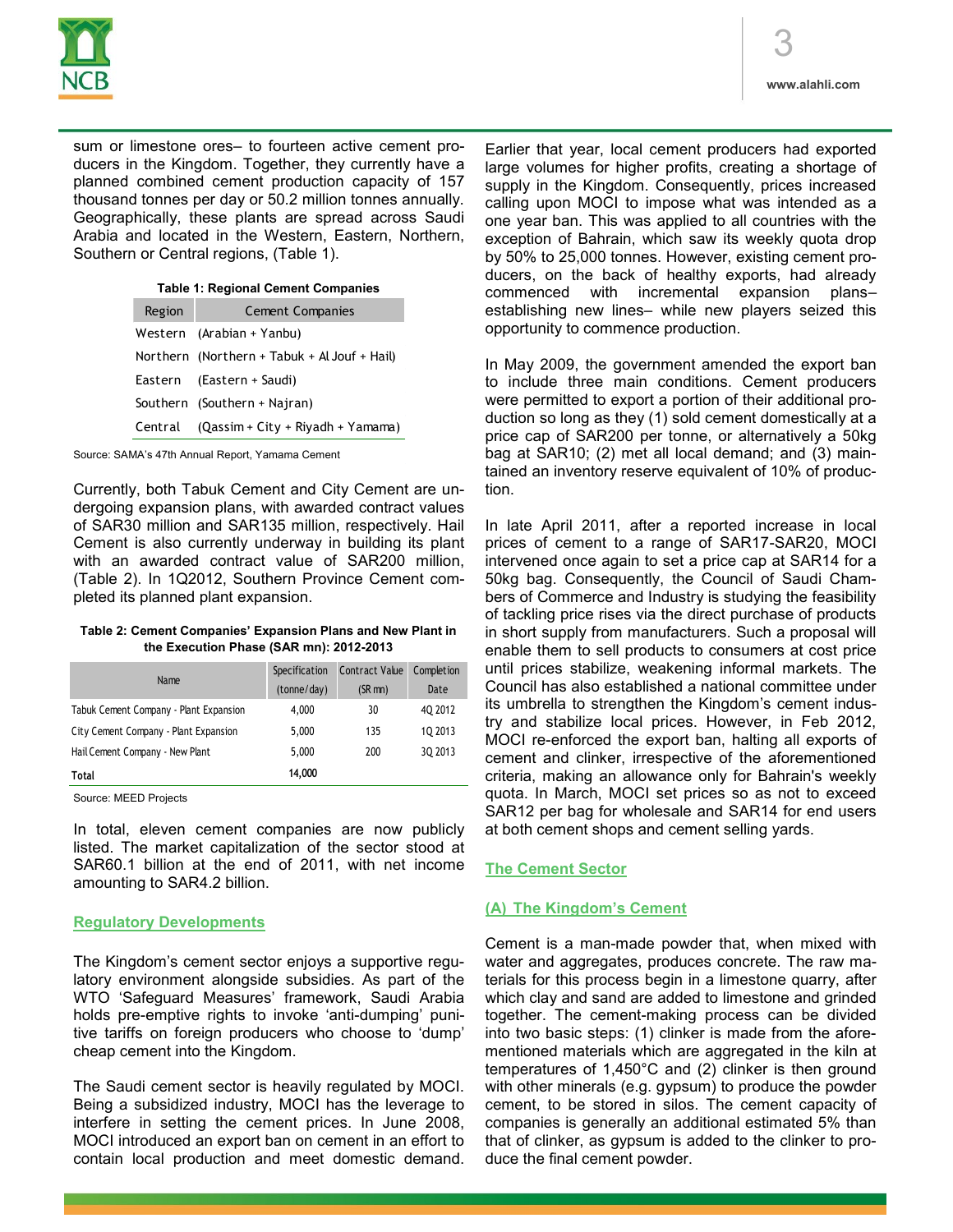

Saudi Arabia readily produces several types of both Portland cement and Blended cement. The former comes in varying forms: Type I, known as Ordinary Portland Cement (OPC); Type II, known as Moderate Sulfate Resistant Cement; and Type V, known as Sulfate Resistant Cement (SRC). Blended cement types include Portland Pozzolana Cement (PPC), as well as oil well cement, which is produced specifically for use by Saudi Aramco within the oil industry. An estimated 70% of the market share is attributed to Type I, with the remainder

Over the years, Saudi cement producers have leveraged their expertise and knowledge of the local market, and there is very little foreign investor involvement. One example of a company that partnered with an international firm is Arabian Cement, (Table 3). However, in August 2011, it announced it would be liquidating its investment with Italcementi Group, on the back of accumulated losses. The company–International City Company for Concrete– was formed to primarily cater to King Abdullah Economic City (KAEC), but after mixed success with construction timelines, the venture suffered financially.

being split between Type II, Type V and other variants.

**Table 3: Selected Saudi Cement Company Joint Ventures**

| Name                                          | Shareholding Structure                         | Date<br>Announced | Value<br>$(SAR$ mn) |
|-----------------------------------------------|------------------------------------------------|-------------------|---------------------|
| Al Safwa Cement Company                       | Lafarge Cement: 50%,<br>Khayyat Group: 50%     | 2006              | 1.125               |
| International City Company for Concrete (ICC) | Italcementi Group: 50%,<br>Arabian Cement: 50% | 2007              | 100                 |

Source: Tadawul, Zawya and other newspapers

#### **(B) Market Size**

The size of the current cement market can be determined using the Kingdom's construction activity as a proxy. Given the recent spike in construction, it is important to differentiate between core demand and transient demand for cement. Core is identified as the 2002-2006 CAGR demand for cement, which was equivalent to 5%. This period is generally representative of a natural business cycle for the Kingdom, excluding the intermittent construction boom. Transient is that generated from ongoing mega-project construction activity which we have identified as commencing in 2007. Using the 2007-2011 CAGR of 15%, it can be assumed that the differential 10% represents transient demand because this trend is unlikely to continue in the long-term as the pace of new projects is likely to slow in the medium-term. Consequently, while in absolute terms transient demand appears to have increased since 2007, the overall growth trajectory is decelerating, with transient demand decreasing by 30.9% in 2011, (Chart 1).



By the end of 2011, total local sales amounted to 47 million tonnes, a YoY increase of 12.3%. Of this total, an estimated 16 million tonnes represented transient demand. According to the Central Department of Statistics and Information (CDSI), a 50kg bag of cement in 2011 costs SAR13.96 on average, which translates into SAR279 per tonne. Thus, total revenues are estimated to have reached SAR13 billion.

At the end of 2011, Saudi Cement, the largest producer in the Kingdom, was the market leader in terms of volume of local sales at approximately 7 million tonnes. It was closely followed by Southern Cement and Yamama Cement at 6.7 million tonnes and 6 million tonnes, respectively. At the end of 2010, the eight primary players accounted for 78% of the market share, having lost 6%, in terms of local cement sales, to new entrants. In 2011, the former group maintained their 78% market share.

For the same year, per capita local cement consumption was 1,684 kg. This represents a 60% growth since 2005, when local per capita cement consumption stood at 1,056 kg, (Chart 2).





Source: NCB Estimates

**Chart 1: Core Domestic Sales and Transient Demand (Million Tonnes): 2007-2011**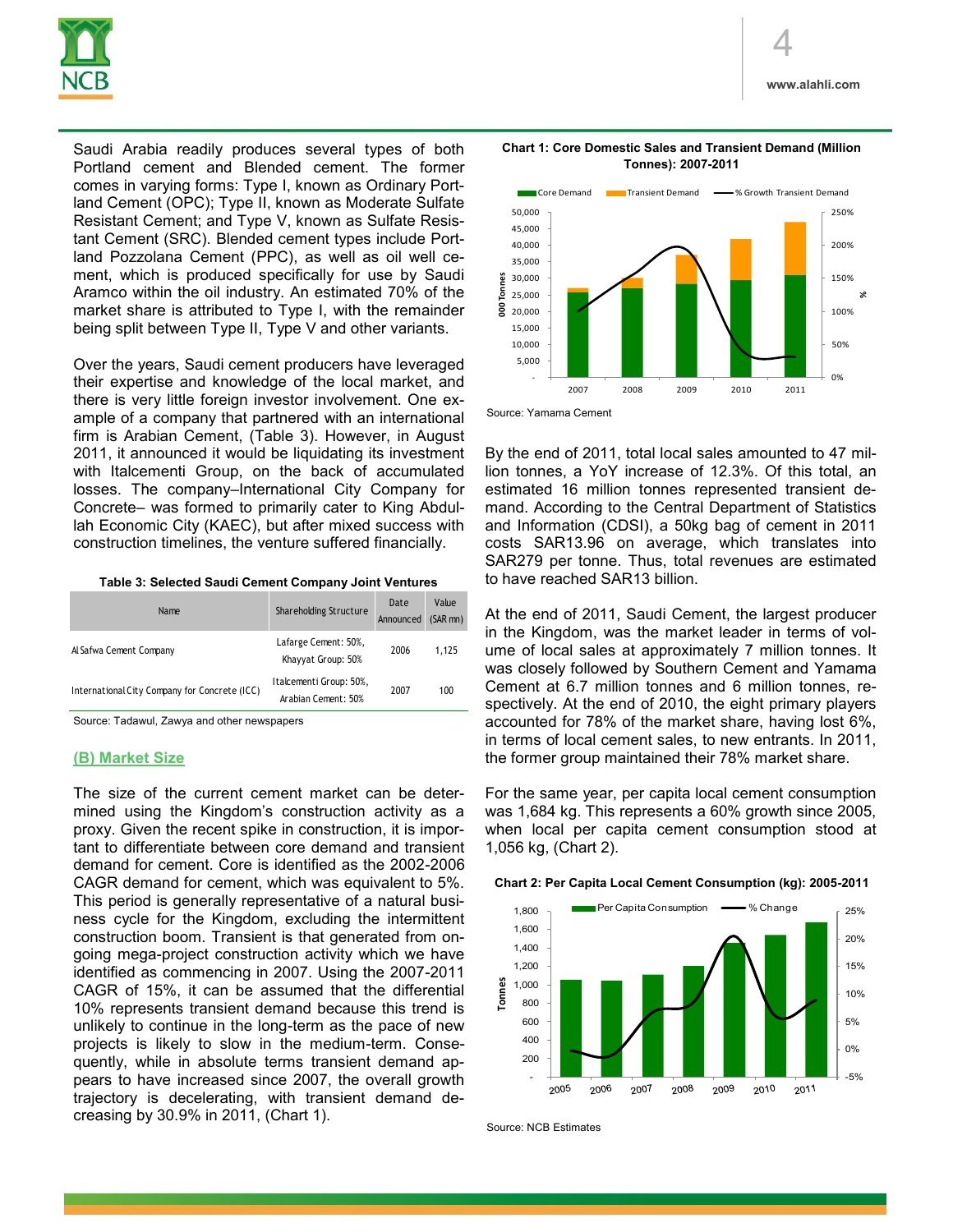

The Saudi cement market has been well supplied by domestic producers. At the end of 2011, the total supply of clinker reached 43 million tonnes, growing at 6.4% YoY. Total cement production amounted to 48.4 million tonnes, growing at approximately 12.6% YoY, (Chart 3). Since 2005, cement production has averaged 7.5% more than clinker production levels.

**Chart 3: Total Production (Million Tonnes): 2005-2011**



Source: Yamama Cement

On the back of increased construction activity, local deliveries as a percentage of production levels, averaged 97% in 2011, (Chart 4). This signifies the tight demandsupply balance that exists in the sector, as there is very little excess capacity.

**Chart 4: Total Production and Total Consumption (Million Tonnes): 2005-2011**



Source: Yamama Cement

Consumption levels vary across the Kingdom's geographical regions based on pockets of concentrated demand. By the end of 2011, the Central region continued to dominate, with a 33% market share of local deliveries, (Table 4).

| Table 4: Regional Local Deliveries (Million Tonnes) and Market |
|----------------------------------------------------------------|
| Share (%): 2005-2011                                           |

| Region   | <b>Local Deliveries</b><br>2010 (mn tonnes) | Share $(\%)$ | <b>Local Deliveries</b><br>2011 (mn tonnes) | Share $(\%)$ |
|----------|---------------------------------------------|--------------|---------------------------------------------|--------------|
| Western  | 7.1                                         | 17%          | 8.2                                         | 18%          |
| Northern | 2.8                                         | 7%           | 3.6                                         | 8%           |
| Eastern  | 9.4                                         | 23%          | 9.9                                         | 21%          |
| Southern | 8.5                                         | 21%          | 9.8                                         | 21%          |
| Central  | 14.3                                        | 35%          | 15.6                                        | 33%          |
|          | 42.0                                        |              | 47.1                                        |              |

Note: Hail Cement is not factored in, as it is planning to commence its operations in 2013.

Source: Yamama Cement

Meanwhile, the Eastern region benefits from its close proximity to natural gas: the main source of fuel used by cement producers. Both Saudi Cement and Eastern Province Cement are positioned in strategic access of cheap energy and export avenues, particularly to other GCC members. However, the conditional export ban and increased competition from other players have put pressure on the operations of these companies.

By the end of 2007, total exports from these two companies amounted to 2.3 million tonnes, or 65% of total exports. Saudi Cement's and Eastern Cement's export ratio to their respective production levels of cement in the same year, was 22% and 32% respectively. By the end of 2011, these two companies accounted for a collectively smaller 36% share of total exports. Saudi Cement's export ratio for cement fell to 7.5%, and Eastern Cement's export ratio fell to 5.5%.

## **(C) Inventory**

At the end of 2011, total company stockpiles amounted to 8.2 million tonnes, equivalent to 17% of annual demand, having continued in a downward trend for the second year in a row, falling by 24% YoY, (Chart 5).

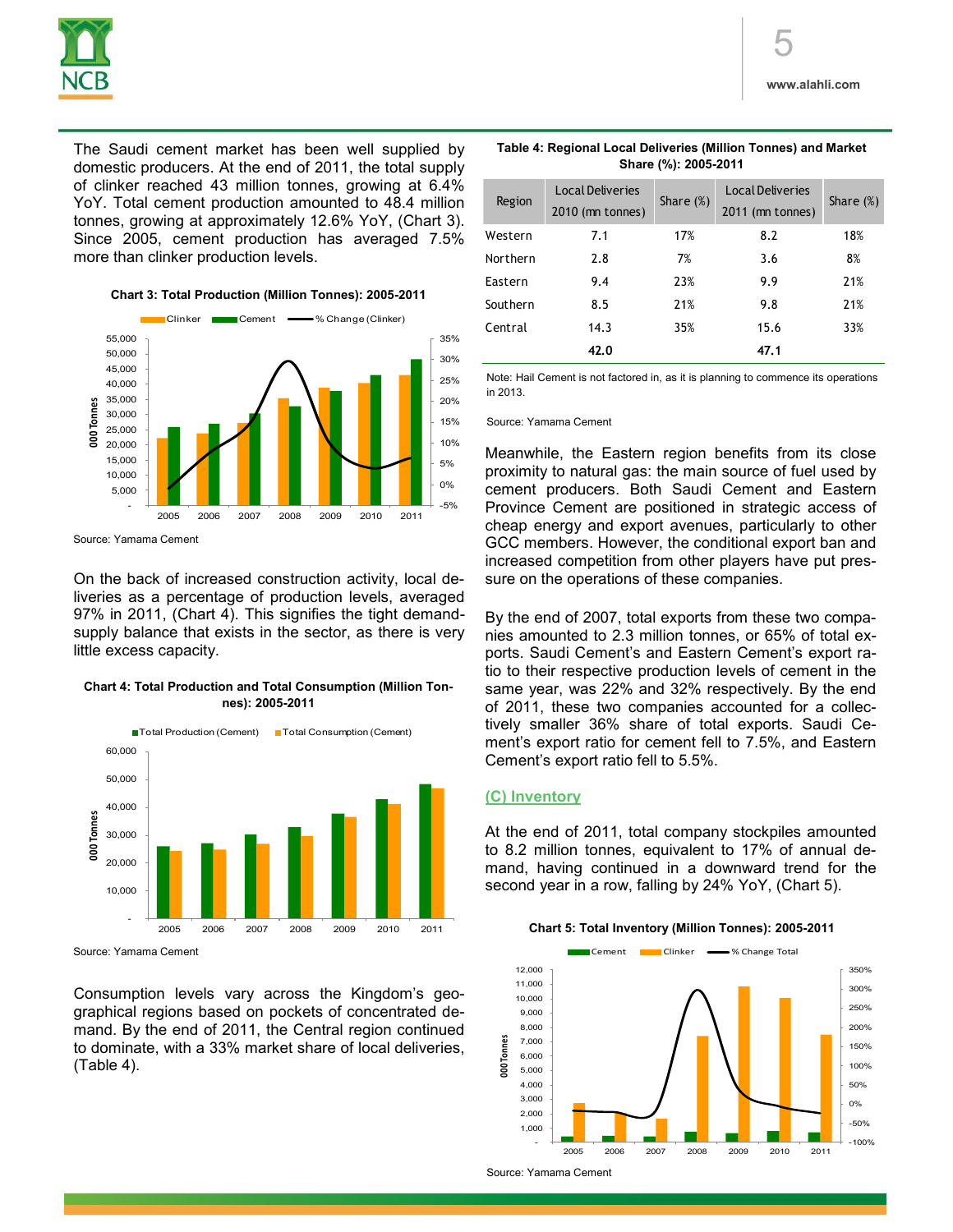

Excess clinker capacity lay with Yamama Cement, Saudi Cement and Southern Cement. Together, they accounted for 58% of total inventory, highlighting the shortage of inventory in the Western region, (Table 5).

#### **Table 5: Total Inventory by Region (Million Tonnes): 2011**

| Region   | Inventory 2011 (mn tonnes) | Share $(\%)$ |  |
|----------|----------------------------|--------------|--|
| Western  | 564                        | 7%           |  |
| Northern | 1,054                      | 13%          |  |
| Eastern  | 2,622                      | 32%          |  |
| Southern | 1,608                      | 20%          |  |
| Central  | 2,355                      | 29%          |  |
|          | 8,203                      | 100%         |  |

Source: Yamama Cement

Storing cement for long periods of time decreases its quality and strength, so 91% of inventory is made up of clinker. One of the challenges to storing clinker is that the higher usage of clinker inventories will result in a higher cost per tonne. Cement companies also have to comply with MOCI's stipulation of maintaining a 10% reserve of their production levels.

#### **(D) Exports and Imports**

By the end of 2008, several months after the implementation of the export ban, total exports for both cement and clinker, amounted to 2.9 million tonnes. This marked an approximate 20% decline from 2007's level of 3.6 million tonnes. By the end of 2009, total exports continued their downward trend, decreasing by 50% to 1.4 million tonnes. This trend did not continue throughout 2010, as end of year total exports reached 2.4 million tonnes, a 66% increase YoY. However, at the end of 2011, exports dipped by an estimated 15%. Both Northern Cement and AlJouf Cement were the only two companies to export clinker, (Chart 6).



**Chart 6: Total Exports (Million Tonnes): 2005-2011**

As for imports, cement companies import clinker to meet potential shortages in supply within the Kingdom. The

three major importing countries are Australia, China and India. In 2005, clinker imports accounted for 592,000 tonnes, with this falling by 83% in 2009 to reach 100,000 tonnes. In 2011, only 35,000 tonnes were imported.

### **(E) Pricing**

As the export ban took effect in 2008, along with the opening up of new manufacturing facilities, cement prices fell. The restriction on exports and the saturation of the cement sector resulted in a decline in several firms' earnings. Others also halted the expansion in additional lines. According to the CDSI, cement prices averaged their lowest at SAR12.69 per 50kg bag or SAR254 per tonne in 2006. However, they recorded their highest in May 2008, at SAR14.95 per 50kg bag, or SAR299 per tonne; a month before the export ban was set. In 2011, prices mimicked the volatility of 2008 by rapidly rising to SAR291 per tonne in May, amidst ongoing concerns of reported fuel shortages. Cement prices closed the year, leveling at SAR279 per tonne in December, (Chart 7). Since 2006, the price of cement as recorded by the CDSI has been growing at a CAGR of 1.9%.

#### **Chart 7: Price of Cement per 50kg Bag (SAR): 2007-2011**



Source: Saudi Central Department of Statistics and Information

In addition to the regulated segment of the cement market, an 'informal' segment exists. This pushes local cement prices upwards to a range of SAR22-SAR25 per 50kg bag when supply is limited, particularly in the Western region. While the exact size of this segment cannot be determined, it represents irregular spikes in cement prices due to the variation in supply between one region of the Kingdom and another.

Storage and transportation costs can account for a considerable amount of the selling price, given cement's bulky packaging nature. This usually amounts to an additional SAR20-SAR40 fee which is charged by the distributor/transport company, resulting in a SAR300/ tonne price for the end consumer. It is worthy to note that several years ago, the government fixed the price at SAR250/ tonne and SAR270/ tonne for Type I and Type

Source: Yamama Cement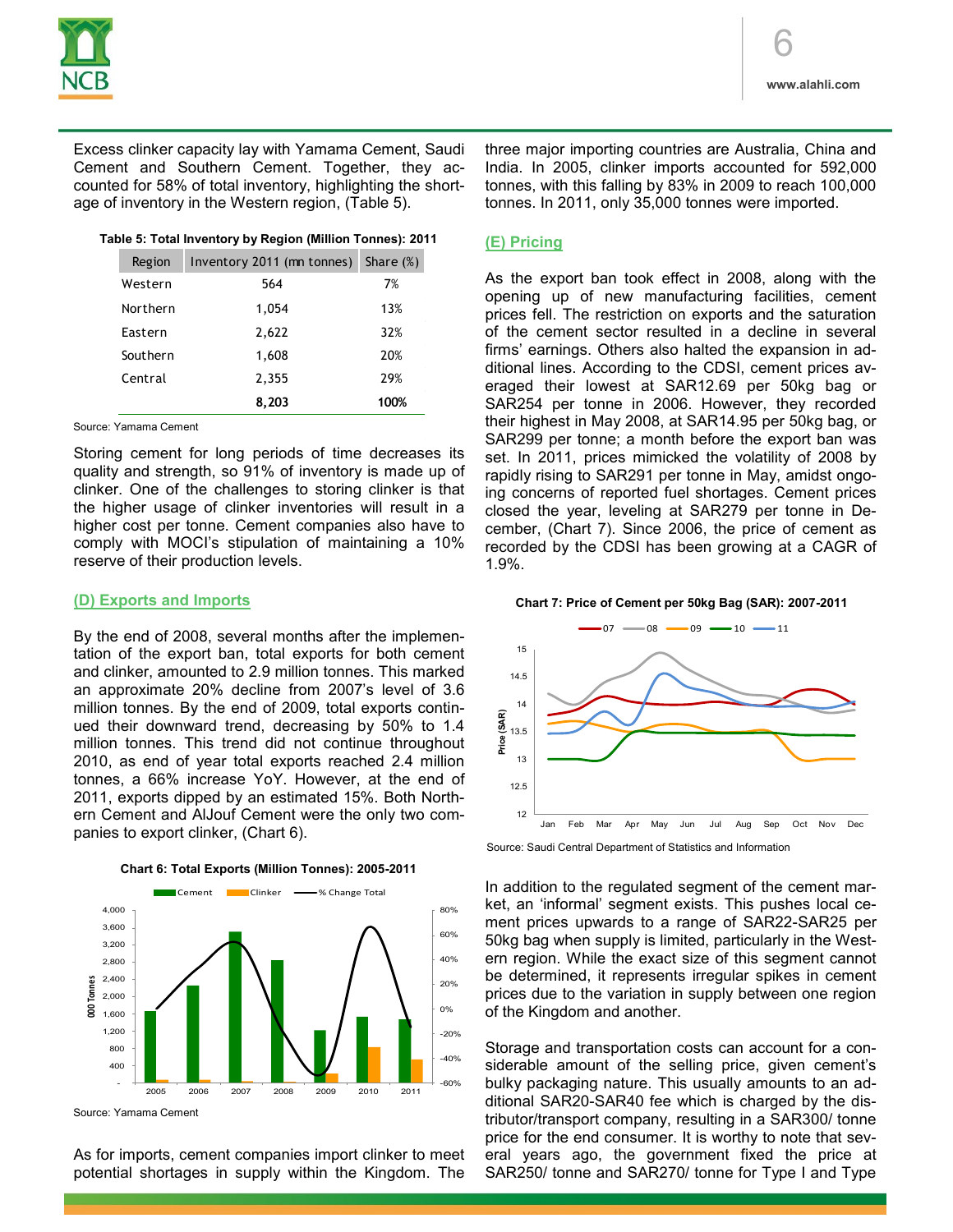

II cement, respectively. In comparison to regional and international markets, Saudi cement remains the most competitive, (Chart 8).





Source: NCB Estimates

#### **(F) Fixed Investment**

NCB estimates that total expenditure in the Saudi construction sector, as measured by its components in the country's gross fixed capital formation (GFCF), reached SAR169 billion by the end of 2011. This represented a 200% increase from 2000, and a 16% rise from 2010. The two components are Residential Building Construction (RBC), and Non-Residential Building Construction (NRBC). To further assess private sector participation, we examined the non-oil contribution in each component. While construction GFCF grew at a CAGR of 10.5% from 2000 until 2011, non-oil private sector contribution (RBC, NRBC) grew at an approximate CAGR of 3.6%. Local cement consumption, by comparison, grew at a slower CAGR of 9% over the same period, (Chart 9). This is indicative of a demand-supply mismatch. For the same period, construction GFCF accounted for 9%, on average, of nominal GDP.



2005 2006 2007 2008 2009 2010

**Chart 9: Construction GFCF (SAR bn) and Domestic Consumption (Million Tonnes): 2000-2011**

Examining the relationship between construction GFCF and the SAR value of local cement consumption from 2006-2011, it can be estimated that, on average, the SAR value of local cement consumption accounts for an estimated 6.7% share of construction GFCF. According to market insights, the cost of cement accounts for a range of 3%-7% of the awarded contract value. It is important to note that construction GFCF is not accounting for the total value of contracts awarded, thus the two values are not equivalent.

#### **(G) Financing**

There are two main external sources of funding for cement companies: Government loans and Bank loans. State-owned Saudi Industrial Development Fund (SIDF) continues to be a main financier for cement companies. By the end of 2010, total cumulative disbursed funds for the cement sector, since inception, stood at SAR9.7 billion. This is equivalent to 11% of total disbursed funds to date. In 2009, SIDF approved a further SAR784 million for two cement factories; one for construction in Turaif, and the other for expansion in Yanbu. In 2012, a SAR300 million loan was approved to Hail to establish its new plant, (Table 6).

#### **Table 6: SIDF Loans to Selected Cement Companies (SAR mn): 2005-2012**

|        | Company Loan (SAR mn) Approved (Yr) |      |
|--------|-------------------------------------|------|
| Yamama | 459.8                               | 2005 |
| Arab   | 300                                 | 2008 |
| Yanbu  | 150                                 | 2009 |
| AlJouf | 483.5                               | 2009 |
| Hail   | 300                                 | 2012 |

Source: Saudi Industrial Development Fund

Bank loans are mainly to provide funding for the day-today working capital of manufacturing. These loans are secured by the companies' assets, such as the land and machinery. Historically, interest rates on long-term loans have ranged between 100–150 basis points above SAI-BOR. While banks have a healthy appetite for the cement sector, rates are determined based on the company's performance, its financial health, as well as its production lines and existing competition. However, a concern for banks is related to new expansion lines or new factories that mainly address transient demand, which may only last for a few years, while the payback period will span a longer time horizon.

Cement companies can also issue extra shares, availing the option of self-financing for upgrades and/ or expansion plans, and avoiding interest payments on otherwise conventional bank loans. According to industry experts, the financial life cycle of cement companies develops

 $2001$ Source: Yamama Cement

 $2002$  $2003$ 2004

 $000c$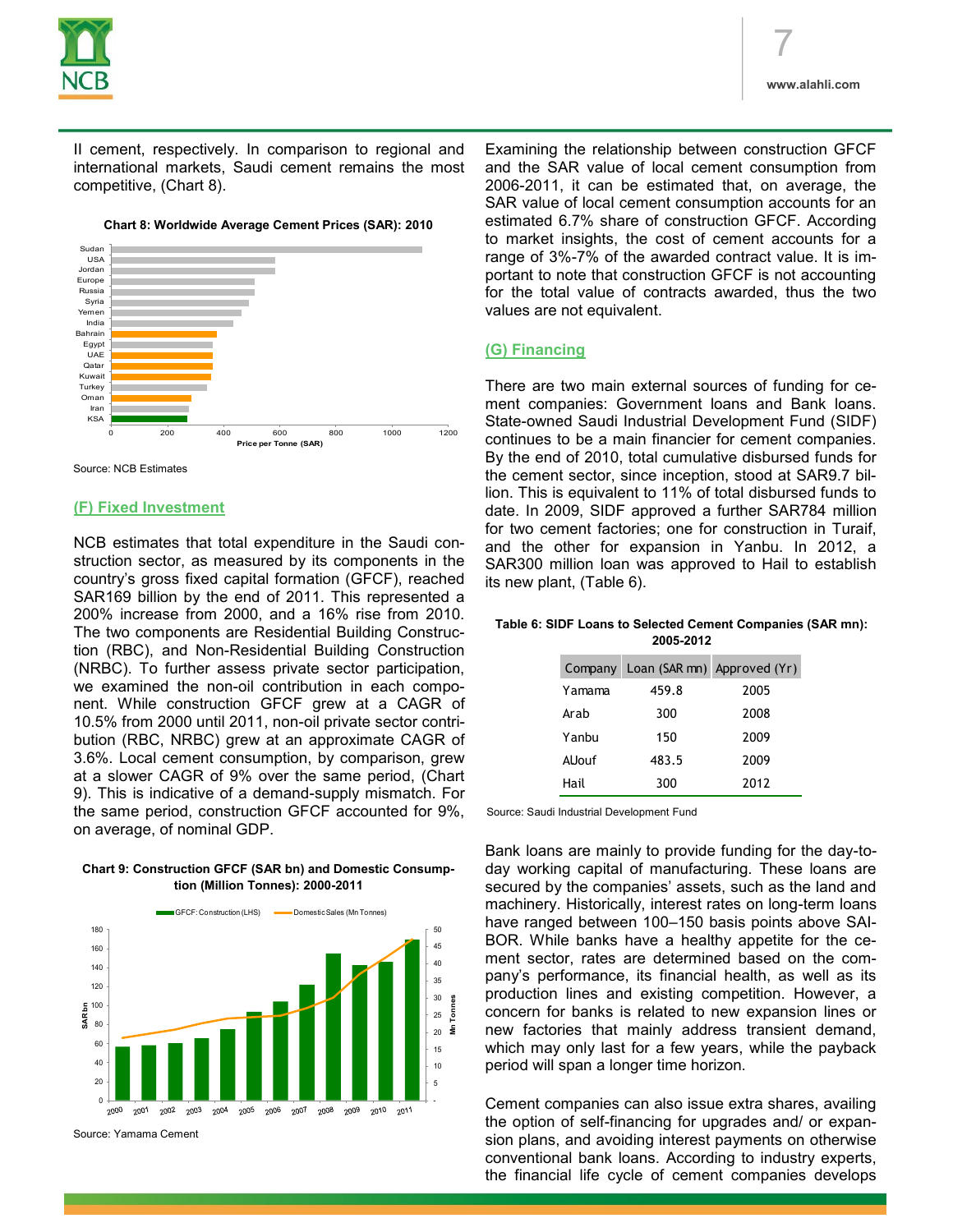

from being a borrower to a financial service seeker. In the latter category, the companies' behavior changes in search for how best to invest surplus cash inflows.

### **The Sector Outlook**

By 2013, we anticipate further growth in the Saudi economy with GDP reaching an estimated SAR2,272 billion, and construction GFCF increasing to SAR209 billion. We project local per capita cement consumption to be 1,730 kg. Oil prices are likely to remain elevated for the coming year, albeit at a lower level of USD95/ bbl strengthening the demand for construction.

On the supply side, we forecast designed clinker capacity to continue at 51 million tonnes in 2012. While capacity was meant to increase by 4.5 million tonnes this year, the shortage in fuel allocation may affect output this year for both Yanbu Cement and Southern Cement. In 2013, we anticipate clinker capacity to rise to the planned 55 million tonnes. As for consumption, we estimate cement demand to rise to 49 million tonnes and 52 million tonnes in 2012 and 2013, respectively.

To validate our demand projections using CAGR, regression analysis was used to forecast on the basis of awarded contract value and the amount of domestic cement sales in value terms, which suggested comparable projections. We used regional projects tracker, MEED Projects, to examine both construction and other sector projects that have a completion date which falls in the range of 1Q 2012 and 4Q 2013. Cement usage is not constrained to use in construction projects only so encompassing all sectors will assist in benchmarking the demand for cement until 2013. Yet, this will still not account for all cement demand such as that generated by individuals building their own houses in the Kingdom.

With an estimated total of SAR472 billion worth of contracts in the Execution and EPC (bid) phases, SAR217 billion represent projects that will be completed within 2012, and SAR255 represent those that will be completed within 2013. On a Kingdom-wide scale, the Western region will command the most construction activity, accounting for an upcoming 39% of projects, followed by the Eastern region at an estimated 26%. An additional 8% of projects will be dispersed Kingdom-wide, (Table 7).

| Table 7: Kingdom-wide Contract Values of Upcoming Construc-  |
|--------------------------------------------------------------|
| tion Projects in the Execution and EPC (bid) Phases (SAR mn) |
| and Market Share (%): 2012-2013                              |

| Region   | Contract Value (SAR mn) | Share $(\%)$ |
|----------|-------------------------|--------------|
| Western  | 183,701                 | 39%          |
| Eastern  | 124,084                 | 26%          |
| Central  | 98,303                  | 21%          |
| Southern | 19,016                  | 4%           |
| Northern | 8,715                   | 2%           |
| Others   | 38,104                  | 8%           |
| Total    | 471,923                 | 100%         |

Note: Revised Budget Value (SAR mn) has been used for the EPC (bid) projects.

#### Source: MEED Projects

As demand from the Western region is poised to grow, existing companies will continue to compete for market share. This region, encompassing Jeddah, Mekkah and Madinah, enjoys major infrastructure projects across a number of sectors. It is the hub for both local (Red Sea) and religious tourism (Hajj pilgrimage) necessitating hospitality services. Based on MEED Projects categorization, transport infrastructure projects will command the largest share until 2013. These encompass expansionary works for King Abdulaziz International Airport, as well as developing the Haramain high-speed rail network with an awarded contract value of SAR42 billion, (Table 8).

#### **Table 8: Western Region's Largest Construction Projects by Category (SAR mn): 2012-2013**

| Sector         | Contract Value (SAR mn) | Share $(\%)$ |
|----------------|-------------------------|--------------|
| Infrastructure | 62,801                  | 55%          |
| Construction   | 24,375                  | 21%          |
| Power          | 22,125                  | 19%          |
| Refining       | 5,625                   | 5%           |
| Total          | 114,926                 | 100%         |

Source: MEED Projects

In the Eastern region, Saudi Aramco dominates the project market over the forecasted period, at an awarded contract value of SAR21 billion. This is followed by the aluminium project at Ras Al-Khair, which is owned by Maaden, at an estimated SAR9 billion. Of the SAR124 billion worth of awarded contracts in this area, SAR50 billion worth of projects are set to be completed by 4Q 2012.

The Central region's importance as the political and business center of the Kingdom makes it an important target for cement companies. There are currently 114 ongoing projects, the largest of which is owned by Rayadah Investment Company (RIC). Founded in 2007,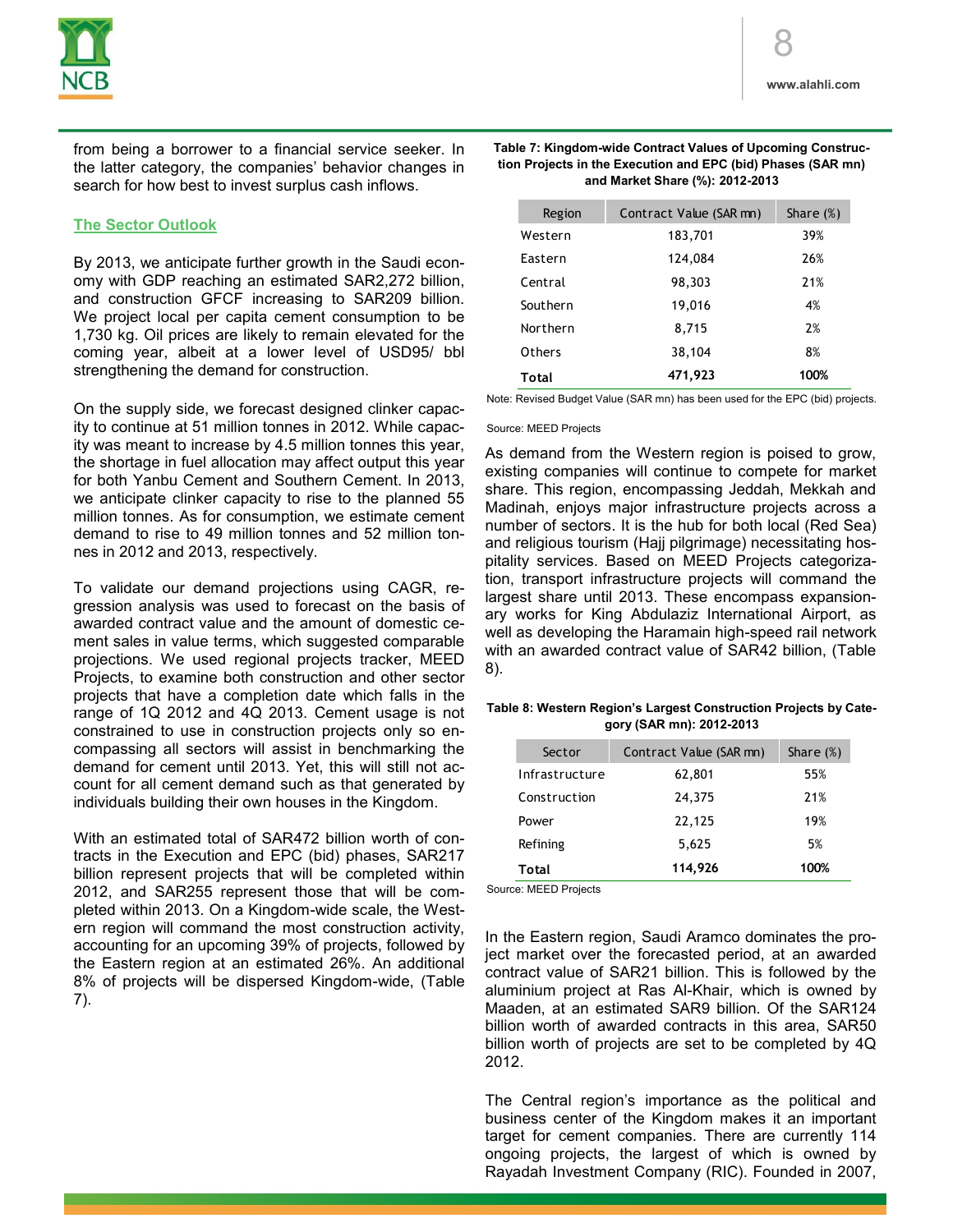

RIC is the Saudi Public Pension Agency's company for investing in real estate in the Kingdom. In total, it is undertaking 14 projects in the Central region, with a total contract value of SAR27 billion.

In the Southern region, Jizan province is commanding the largest share, at 42% of total contract value. Overall, the construction category accounts for SAR7 billion of the total, with residential construction commanding the bulk, at 82% share. In the North, Prince Abdulaziz Bin Mousaed Economic City is a sizeable project. Its construction commenced in 2006, with a total outlay of SAR30 billion over ten years.

Moving forward, Qatar will prove to be an important export destination for Saudi cement firms following its award of the 2022 World Cup. It is planning on spending an estimated USD70 billion to develop the country's infrastructure. With more favorable export conditions, the Kingdom has the potential for positioning itself as Qatar's lead supplier. We do not anticipate high levels of imports over the upcoming two years.

On the back of the construction re-activation phase in the Kingdom and the narrowing of the demand-supply gap, we expect cement prices to remain elevated over the upcoming two years. Therefore, average prices are forecasted to fall in the range of SAR258-SAR284/ tonne in 2012, and SAR268-SAR290/ tonne in 2013. However, price rises will be limited due to government intervention.

#### **Challenges**

The ongoing export ban will serve to constrain growth for Saudi cement producers. In the almost four years since its introduction, neighboring and regional countries have developed their cement markets, becoming substitutes to the Saudi production. This will make it difficult for local producers to retain their high levels of exports should the export ban be removed.

Fuel shortages reported by some cement companies in recent months is an important challenge that the sector faces. According to market insights, it is new fuel allocation that is causing the delay. This has affected the start of new production lines and output, for companies like Yamama Cement, Yanbu Cement and Southern Cement. Consequently, this will put upward pressure on cement prices, due to the increased reliance on inventory, which lowers stockpile levels, and results in a nonoptimal utilization of resources.

## **Conclusion**

Saudi cement producers are likely to maintain their competitive advantage over global players in the coming two years. This is backed by sizeable government funding of physical and social infrastructure, the companies' ac-

cess to subsidized fuel and limestone, and their proximity to respective markets.

By 2013, we forecast designed clinker capacity to reach 55 million tonnes, with cement consumption increasing to 53 million tonnes. We also estimate construction GFCF to increase to SAR209 billion, with a resulting increase in cement prices. These will fluctuate within the range of SAR268-SAR290/ tonne; however MOCI is likely to intervene to maintain a stable price.

The challenges faced by the Kingdom's cement sector include the conditional export ban, which limits growth opportunities within the domestic market. Additionally, fuel shortages reported by some cement companies, and ongoing unresolved discussions with Aramco regarding fuel allocation, will cause delays in clinker production, affecting supply. Consequently, the tight demand-supply balance will continue to serve as another difficulty going forward, with the eight primary players competing to protect market share from new entrants.

Despite the strong appetite and competitive pricing in funding the cement sector, the risk to Saudi banks remains in financing projects that are largely geared towards meeting transient demand.